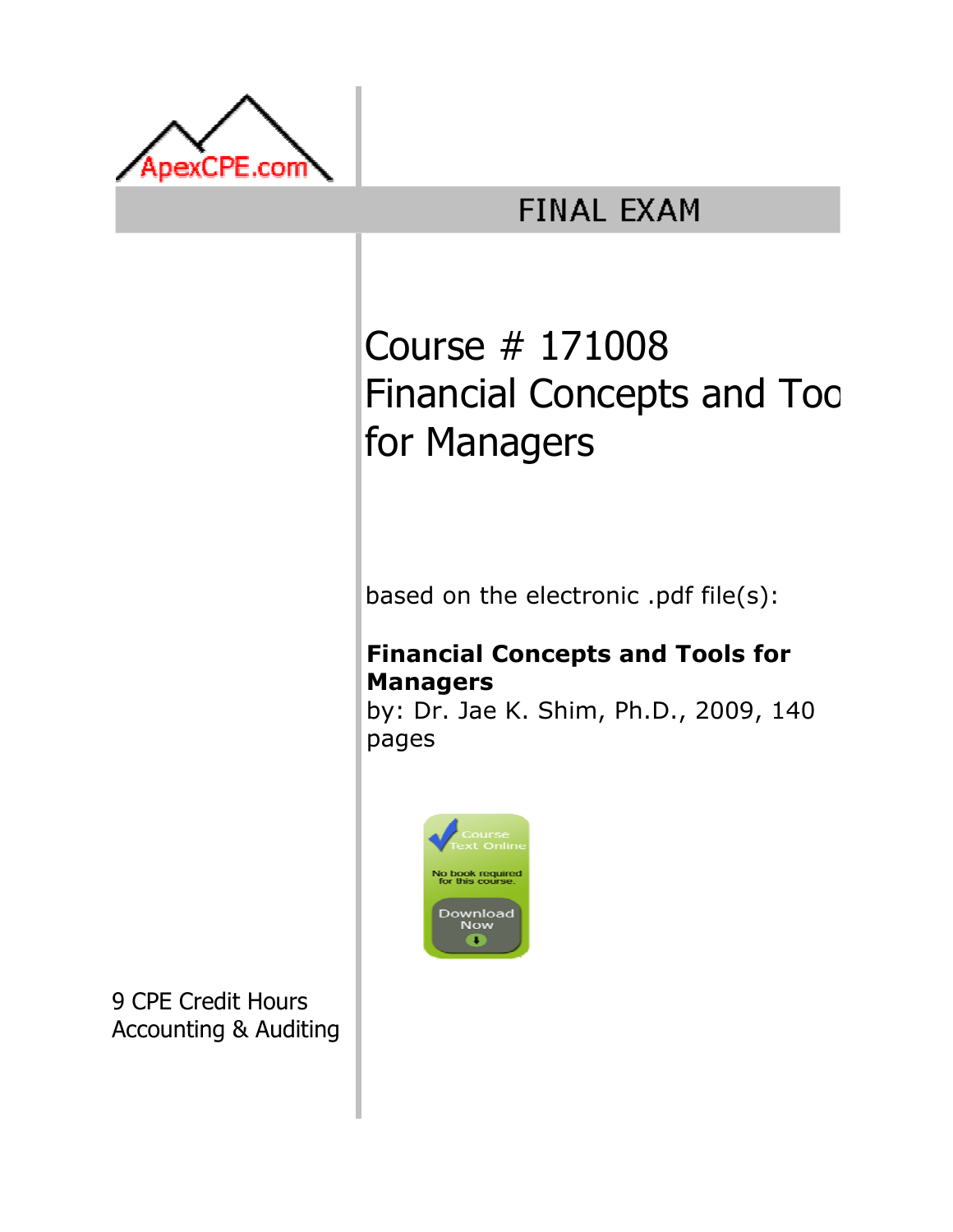A P E X C P E . C O M . . . . . 713.234.0892 . . . . . support@apexcpe.c This exam sheet is made available for your convenience in answering questions while of. Please note that you will still need to enter your answers on the online exam sheet for  $q$ Instructions are provided at the end of this document.

#### Chapter 1 - Financial Institutions And Markets

- 1. Tax planning for a company can not include:
	- **L** Depreciation
	- L**L**Contributions
	- **L** Entertainment
	- **Lacksonal business**
- 2. Financial managers influence all except:
	- **LETTE:** Present and future earnings per share
	- **Looper** Pricing
	- **Timing, duration, and risk of earnings**
	- Dividend policy
- 3. The controller is not concerned with internal matters that include:
	- **Financial and cost accounting**
	- **Market strategies**
	- **Lower** Taxes
	- **Lackson** Budgeting
- 4. Which one of the following is not a depreciation method?
	- Straight-line
	- **Double-declining**
	- **LECONACCE** Accelerated cost recovery
	- **L** Sum-of-the-year's digit
- 5. \_\_\_\_\_\_\_\_ is not one of tax deductions:
	- **Lackson** expense
	- **Lacker Capital gains or losses**
	- **Actual bad debts**
	- Interest

#### Chapter 2 - Solvency And Debt Service Ratios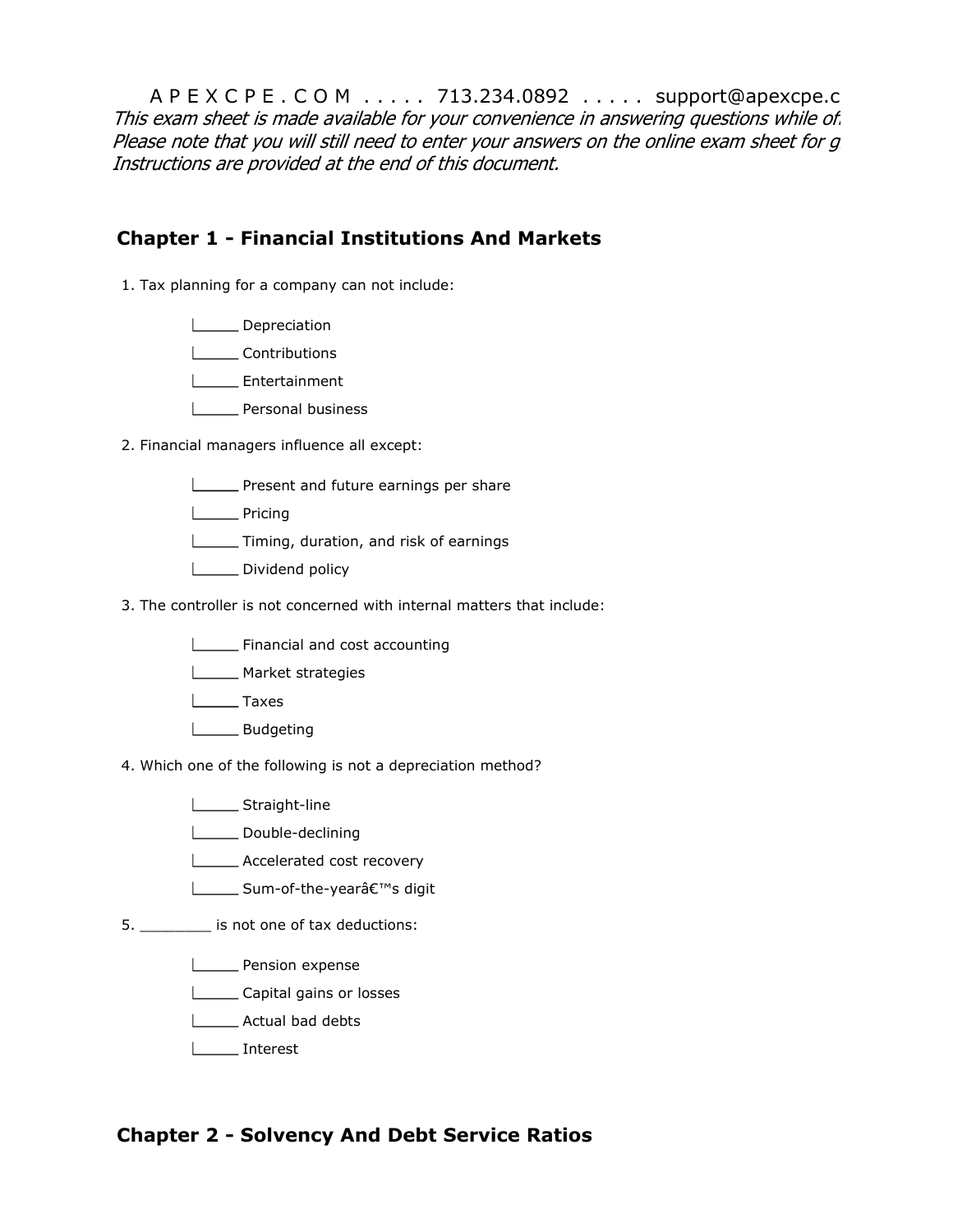- 6. \_\_\_\_\_\_\_\_ is not a balance sheets item:
	- Assets

Liabilities

- **L** Stockholder's equity
- L**ECO** Revenue
- 7. Stockholder's equity section does not show:
	- L**L** Capital stock
	- **LETTE** Portfolio diversification
	- **LETTE** Retained earnings
	- L**ET** Treasury stock
- 8. Cash outflows fro investing activities include:
	- **LETT** Repurchasing of stock
	- **Lackson** Payments to buy fixed assets
	- **Lackson** Payment of dividends
	- **LETT** Cash paid for inventory or on accounts payable
- 9. Some questions answered by the statement of cash flows include all except:
	- **LECT** Where did the earnings go
	- How was prime rate secured
	- How was debt retired
	- What became of the proceeds of a bond
- 10. \_\_\_\_\_\_\_\_\_\_\_\_\_\_\_ is not a liquidity ratio:
	- **L\_\_\_\_** Quick ratio
	- Net working capital
	- Cash coverage ratio
	- **L** Current ratio
- 11. Net working capital is the difference between:
	- **LECUTE:** Current assets and current liabilities
	- **Fixed assets and fixed liabilities**
	- **Total assets and total liabilities**
	- **L** Shareholdersâ€<sup>™</sup> investment and cash
- 12. Free cash flow (FCF) is cash flow from operations minus cash used to purchase fixed assets minus

**LETTE** Stock dividends

\_\_\_\_\_\_\_\_\_\_\_\_\_\_\_\_\_\_\_\_.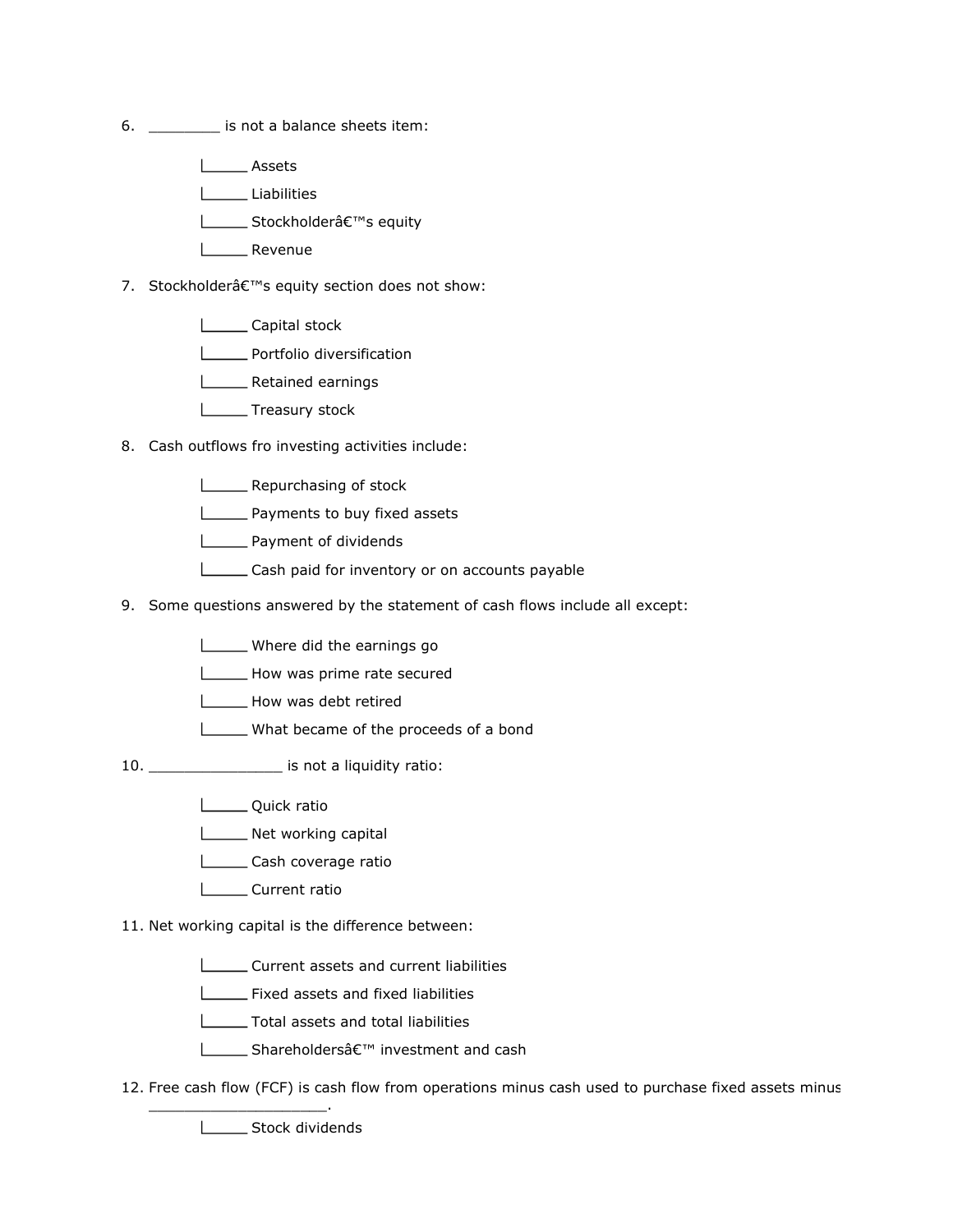Share repurchase

**L\_\_\_\_\_\_ Cash dividends** 

Debt payment

13. The following information pertains to Como Co. for the year ended December 31, 20x7: Sales \$600,000 Operating income 100,000 Operating assets 400,000 Which of the following equations should be used to compute Como's return on investment?

> $(4/6) \times (6/1) = ROI$  $\Box$  (4/6) x (1/6) = ROI  $\Box$  (6/4) x (1/6) = ROI  $\Box$  (6/4) x (6/1) = ROI

- 14. Market value added (MVA) is \_\_\_\_\_\_\_\_\_\_\_\_\_\_\_\_\_\_\_ minus equity capital supplied by shareholders.
	- Economic value added
	- **L\_\_\_\_** Price-earnings ratio (multiple)
	- L\_\_\_\_\_ Market value
	- **Book value per share**

#### Chapter 3 - Cash Budgeting

- 15. Steps in the budgeting process include all except:
	- **LETT** Prepare a sales forecast
	- Determine expected production volume
	- **EXTERGHIFF** Estimate manufacturing costs and operating expenses

**Ignore external data** 

- 16. Which one of the following is not a type of budget?
	- Short-fall budgets
	- **Loopel** Sales budget
	- Direct labor budget
	- **L**\_\_\_\_\_\_\_ Factory overhead budget
- 17. Basic steps in projecting external financial needs do not include:
	- **ENGLIEE** Project the firm<sub>a</sub> €<sup>™</sup>s sales
	- **L** Project competition's market share
	- **L\_\_\_\_\_** Estimate level of investment
	- $\Box$  Calculate the firm $\hat{a} \in \mathbb{R}^m$ s financial needs.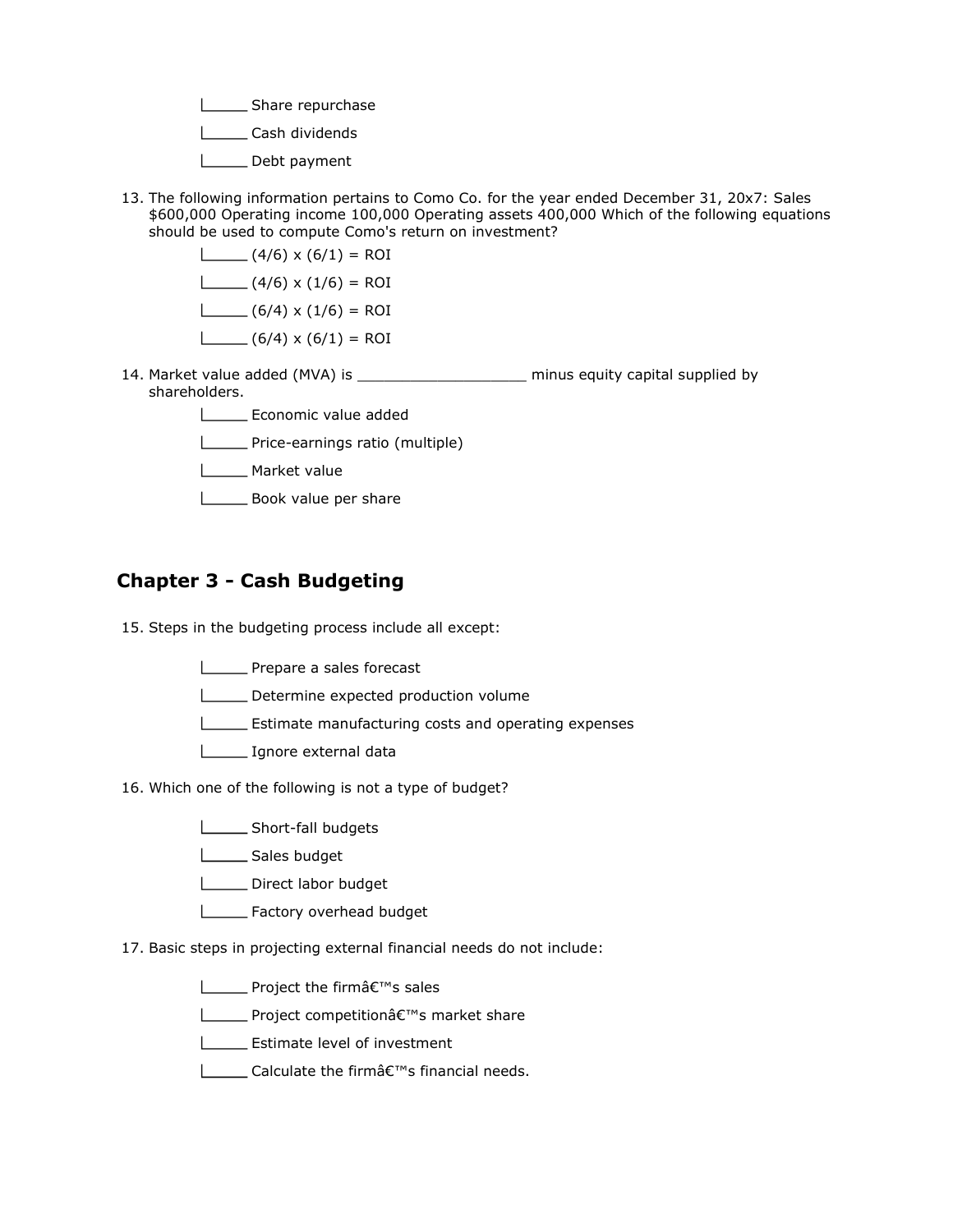#### Chapter 4 - Market Index Models

18. The most direct way to prepare a cash budget is to include:

Projected sales, credit terms, and net income

Sales projections and credit terms, collection percentages, estimated purchases and payment terms, and other cash receipts and disbursements Projected purchases, percentages of purchases paid, and net income

- 
- **LETT** Projected sales and percentages of collections
- 19. A popular cash management model is:

**Loopey** Baumol model

- **LECCC** Miller-Miller model
- **Looper** Analog model
- Discount model

#### Chapter 5 - Capital Budgeting

20. The relative risk is measured by \_\_\_\_\_\_\_\_\_\_\_\_\_\_\_\_\_\_\_\_\_\_:

- **LECT** Risk premium.
- Coefficient of variation.
- Standard deviation.
- **LECTE** Beta coefficient.
- 21. A measure that describes the risk of an investment project relative to other investments in general is the:
	- **Letter** Coefficient of variation
	- Standard deviation
	- **LECTE** Beta coefficient
	- **L** Expected return
- 22. Bond prices and interest rates are:
	- Inversely related
	- Directly related
	- L**L**Unrelated
	- Forces in bond valuation
- 23. the term structure of interest rates is also known as:
	- Learning curve
	- **LETTE:** Risk-return tradeoff curve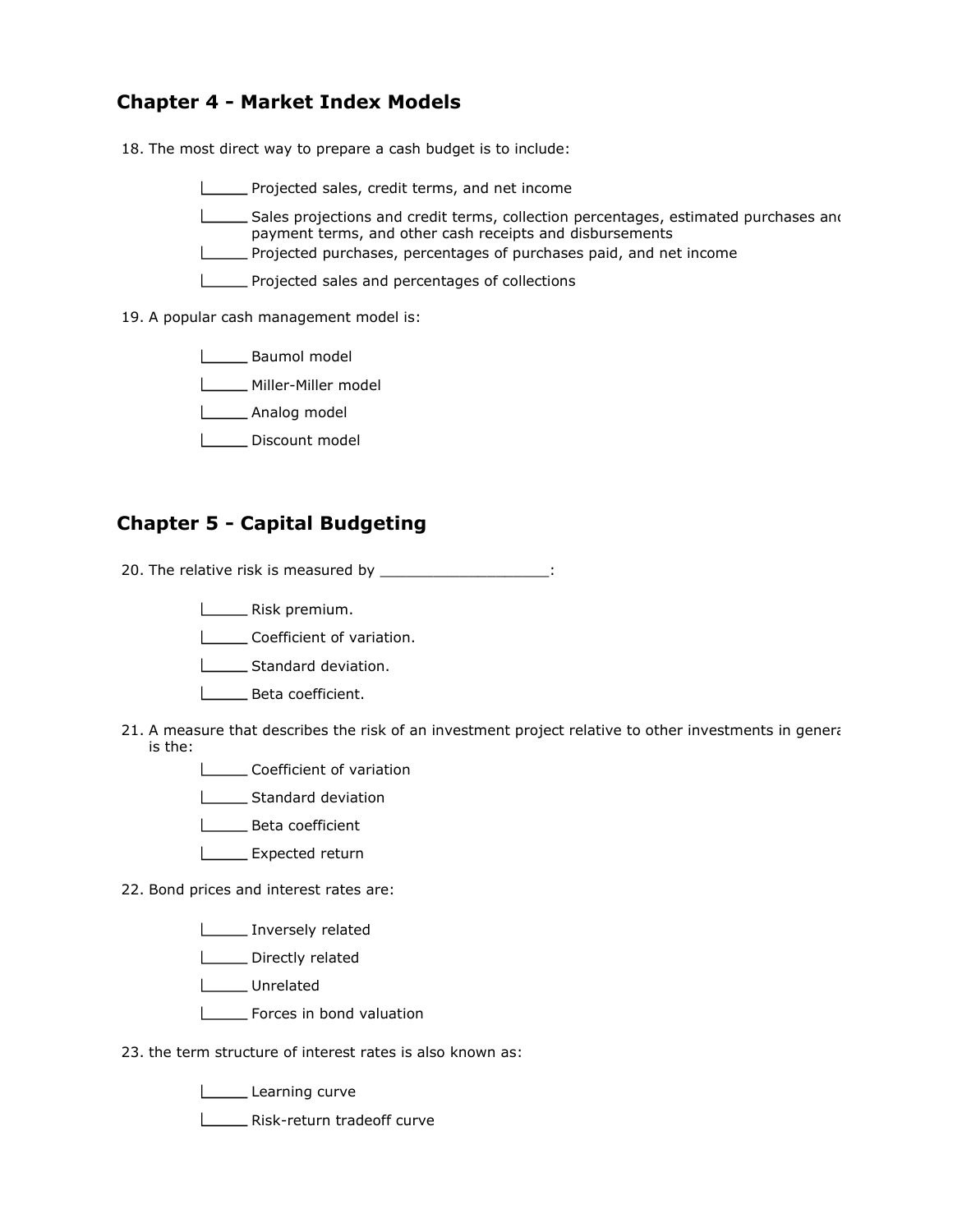**Market curve** Yield curve

#### Chapter 6 - Theory Of Capital Structure

24. When making an investment one should consider:

- The time value of money
- **LETTIME** Current value of money
- **L\_\_\_\_** The future value of money
- **LETTIME:** The intrinsic value of money
- 25. Capital budgeting techniques do not include:
	- Internal rate of return
	- Net present value
	- **L**\_\_\_\_\_\_\_ Adjusted rate of return
	- **Lack Denia Payback period**
- 26. The payback period is:
	- **Time required to recoup the initial investment**
	- Time to recover average capital investment
	- **Time to develop market strategies**
	- **Time to make initial investment payments**
- 27. Profitability index (PI) is used to:
	- **Lank investments**
	- **LETT** Rank assets
	- L\_\_\_\_\_\_ Rank competition
	- L<sub>\_\_\_</sub>\_\_\_\_\_ Rank risks
- 28. Which of the following is not an example of mutually exclusive proposal:
	- Selecting one geographic location over another
	- Projects involved in capital rationing situations
	- Deciding which machine to buy
	- Deciding whether to produce product x or y
- 29. Steps to take when considering a purchase (rather than a lease) do not include:
	- Find the annual loan amortization
	- **Lacker Linds** Calculate interest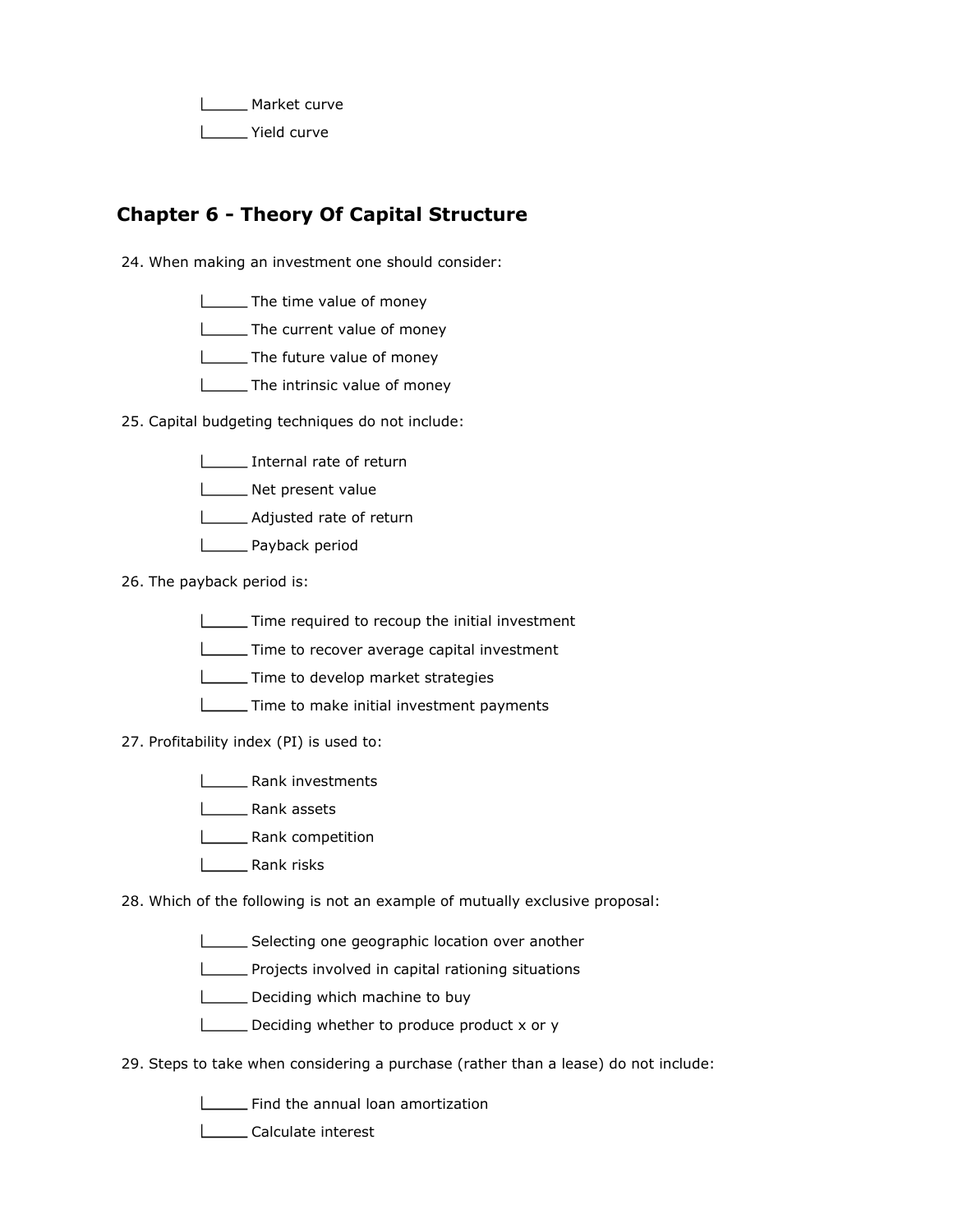**LETT** Calculate the loss ratio **LETT** Find the cash outflows

#### Chapter 7 - Financing Strategy

- 30. Which of the following is directly applied in determining the value of a stock when using the dividend growth model?
	- **L** The firmâ€<sup>™</sup>s capital structure
	- **L** The firmå€<sup>™</sup>s cash flows
	- $\Box$  The firm $\hat{a} \in \mathbb{N}$ s liquidity
	- **∐** The investorâ€<sup>™</sup>s required rate of return on the firmâ€<sup>™</sup>s stock
- 31. When calculating the cost of capital, the cost assigned to retained earnings should be
	- L<sub>zero</sub> Zero

Lower than the cost of external common equity

Equal to the cost of external common equity

Higher than the cost of external common equity

#### Chapter 8 - Public Versus Private Placement Of Securities

32. In dividend policy the dividends should fulfill the objectives of:

**The company The stockholders and company The employees** L<sub>\_\_\_\_</sub>The investors

#### Chapter 9 - Mergers And Acquisitions

- 33. Using a 360-day year, what is the opportunity cost to a buyer of not accepting terms 3/15, net 60?
	- $1$  0.247  $\Box$  0.3181  $\sqrt{0.2227}$  $\frac{1}{1.0173}$
- 34. Commercial paper: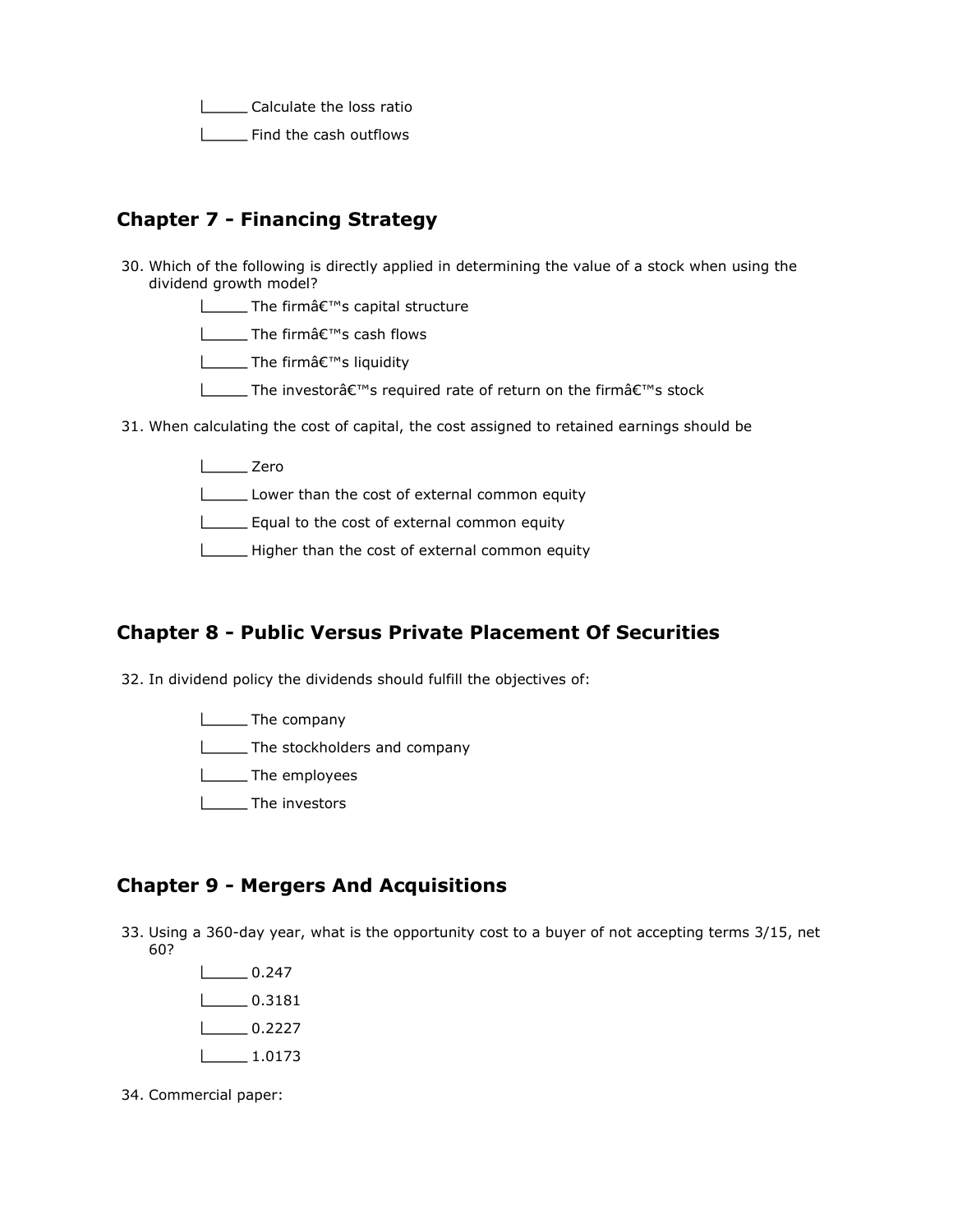Has a maturity date greater than 1 year Is usually sold only through investment banking dealers Ordinarily does not have an active secondary market Has an interest rate lower than Treasury bills

#### Chapter 10 - Bankruptcy And Reorganization

35. Intermediate-term bank loans have a maturity of:

One month

**Letter** Over one year

**LETTE** Under two months

L\_\_\_\_\_ Over five years

#### Chapter 11 - Long Term Debt

36. From the viewpoint of the investor, which of the following securities provides the least risk?

**Mortgage bond** 

Subordinated debenture

- L<sub>DD</sub> Income bond
- | Debentures
- 37. Zero-coupon bonds
	- Sell for a small fraction of their face value because their yield is much lower than the market rate.
	- Increase in value each year as they approach maturity, providing the owner with the total payoff at maturity.
	- Are redeemable in measures of a commodity such as barrels of oil, tons of coal, or ounces of rare metal (e.g., silver).
	- **\_\_\_\_** Are high-interest-rate, high-risk, unsecured bonds that have been used extensively to finance leveraged buyouts.

#### Chapter 12 - Stock, Convertibles, and Warrants

38. â€ Short sellingâ€ is the

**LETT** Buying securities on credit.

Selling of all your shares in anticipation that the price will decline.

A security that is not owned by the seller.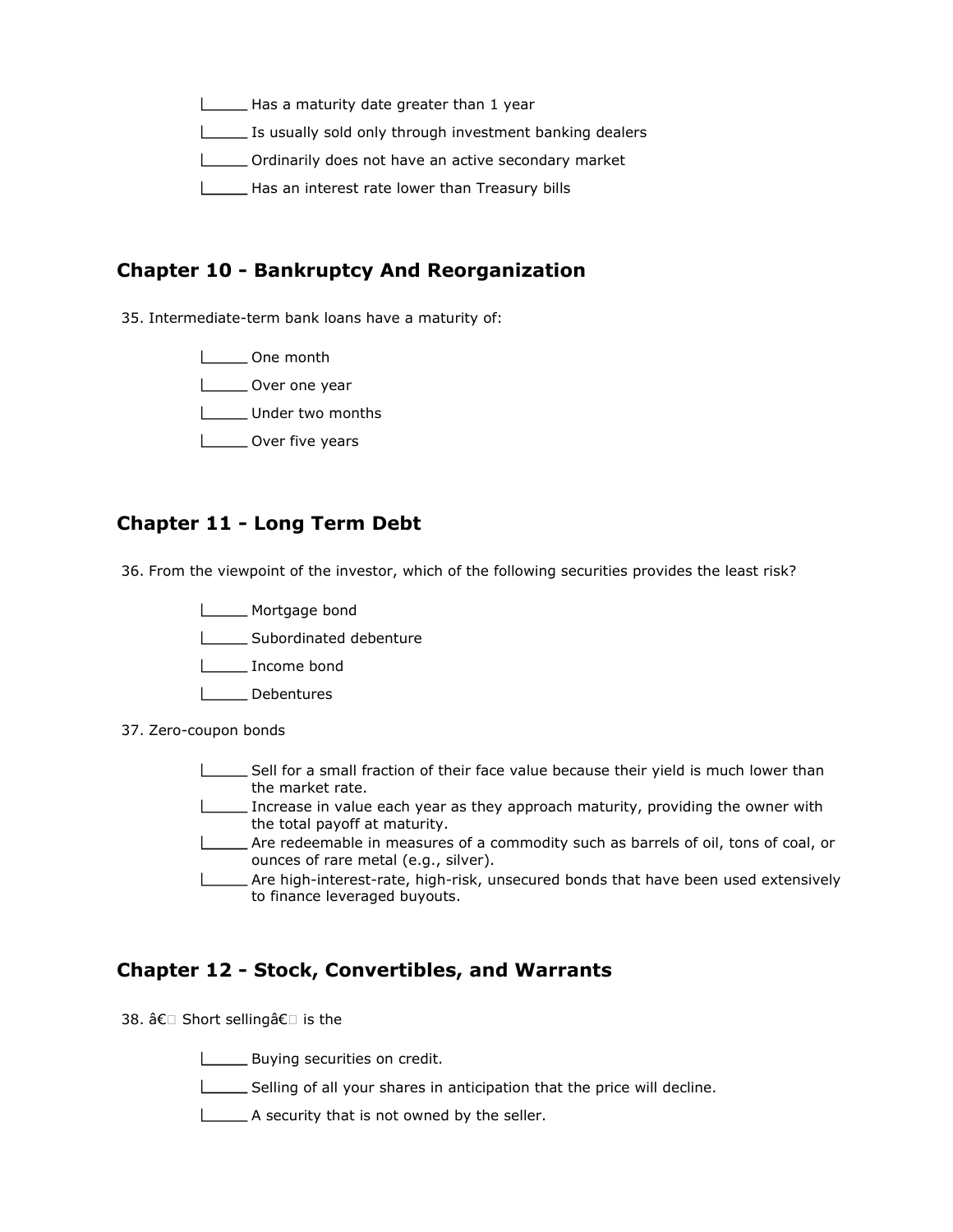Betting that a stock will increase by a certain amount.

#### Chapter 13 - Mergers and acquisitions

- 39. The merger of United and Delta would be categorized as a
	- **Horizontal merger**
	- **Louise** Conglomerate merger
	- L\_\_\_\_\_ White knight
	- L**L** Vertical merger
- 40. A candy manufacturing company merging with a sugar processing company would be an example of a
	- **Lackson** Horizontal merger.
	- **Lettical merger.**
	- Diagonal merger.
	- L\_\_\_\_\_\_ Conglomerate merger.
- 41. The merger of General Motors and Ford would be categorized as a
	- Diversifying merger.
	- Conglomerate merger.
	- **Louise** Horizontal merger.
	- **L\_\_\_\_\_** Vertical merger.
- 42. What benefit(s) might a merger bring?
	- **Listing** Growth.
	- **LETTE** Reduction of risk.
	- Growth and reduction of risk.
	- L\_\_\_\_\_\_ Anti-trust action.
- 43. The advantage of a tender offer in a corporate takeover is that
	- Target shareholders have less time to evaluate the offer.
	- Stockholders are induced to sell when the tender price significantly exceeds the current market price of the target common stock.
	- The failing company doctrine might otherwise prohibit the combination.
	- It is exempt from the Clayton Act.

#### Chapter 14 - Options and Option pricing, Derivatives and Risk Management